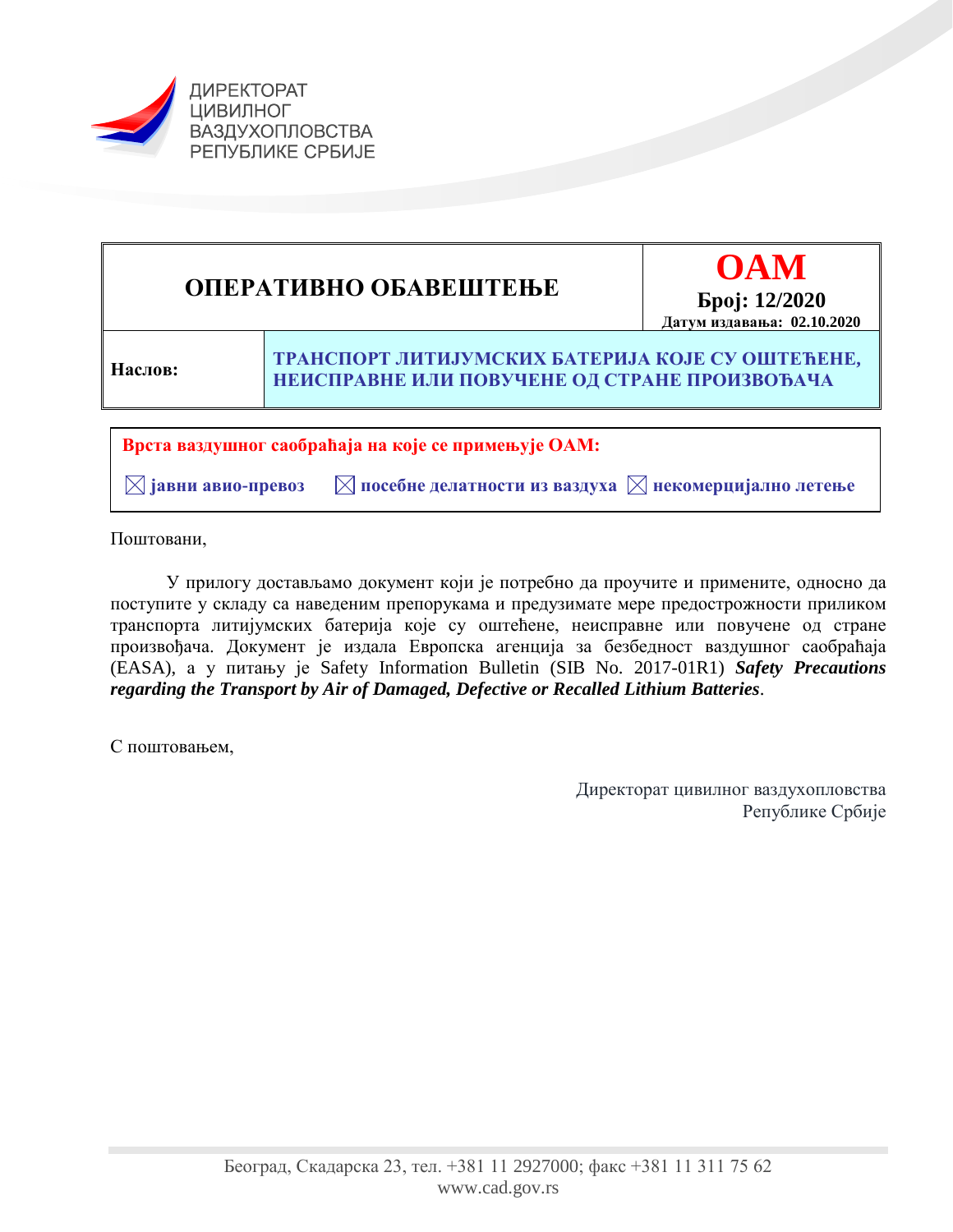

# **Safety Information Bulletin Operations**

**SIB No.: 2017-01R1**

**Issued: 29 September 2020**

## **Subject: Safety Precautions regarding the Transport by Air of Damaged, Defective or Recalled Lithium Batteries**

## **Revision:**

This SIB revises EASA SIB 2017-01 dated 09 February 2017. The original version of this SIB replaced EASA SIB 2016-14R1, dated 13 October 2016, which was withdrawn.

## **Ref. Publications:**

- EASA SIB [2009-22R1](http://ad.easa.europa.eu/ad/2009-22R1) dated 07 April 2015.
- Commission Regulation (EU) No [965/2012](http://eur-lex.europa.eu/legal-content/EN/TXT/?qid=1425371379500&uri=CELEX:32012R0965) dated 05 October 2012.
- International Civil Aviation Organisation (ICAO) [Document 9284,](http://www.icao.int/safety/DangerousGoods/Pages/technical-instructions.aspx) Technical Instructions for the Safe Transport of Dangerous Goods by Air.
- ICAO Document 9481, Emergency Response Guidance for Aircraft Incidents Involving Dangerous Goods.
- United Nations [Manual of Tests and Criteria.](http://www.unece.org/trans/danger/publi/manual/manual_e.html)
- Federal Aviation Administration (FAA) [SAFO 16011](http://www.faa.gov/other_visit/aviation_industry/airline_operators/airline_safety/safo/all_safos/media/2016/SAFO16011.pdf) dated 16 September 2016, Air Transport Restrictions for Recalled Lithium Batteries and Lithium Battery Powered Devices.
- United States Pipeline and Hazardous Materials Safety Administration Safety Advisory Notice [2016-18](https://www.govinfo.gov/content/pkg/FR-2016-09-22/pdf/2016-22777.pdf) dated 22 September 2016.
- FAA [Emergency Order](https://www.gpo.gov/fdsys/pkg/FR-2017-01-12/pdf/2017-00555.pdf) [FAA-2016-9288](https://www.gpo.gov/fdsys/pkg/FR-2017-01-12/pdf/2017-00555.pdf) dated 09 January2017.

## **Applicability:**

Aircraft operators.

## **Description:**

In September 2016, EASA took note of reported incidents concerning defective portable electronic devices (PEDs). Those incidents have led the manufacturers to establish a recall and voluntary exchange programmes and, consequently, EASA published SIB 2016-13, later replaced by EASA SIB 2016-14 (later revised).

SIB 2016-14 addressed the safety risks associated with the transportation of defective devices, as well as any other lithium cells, batteries or PEDs, which are damaged, defective or recalled.

Following the updates related to the items that had caused the incidents, EASA SIB 2016-14R1 was replaced by EASA SIB 2017-01, which proposed general recommendations to the operators regarding the transport by air of damaged, defective or recalled lithium batteries and devices.